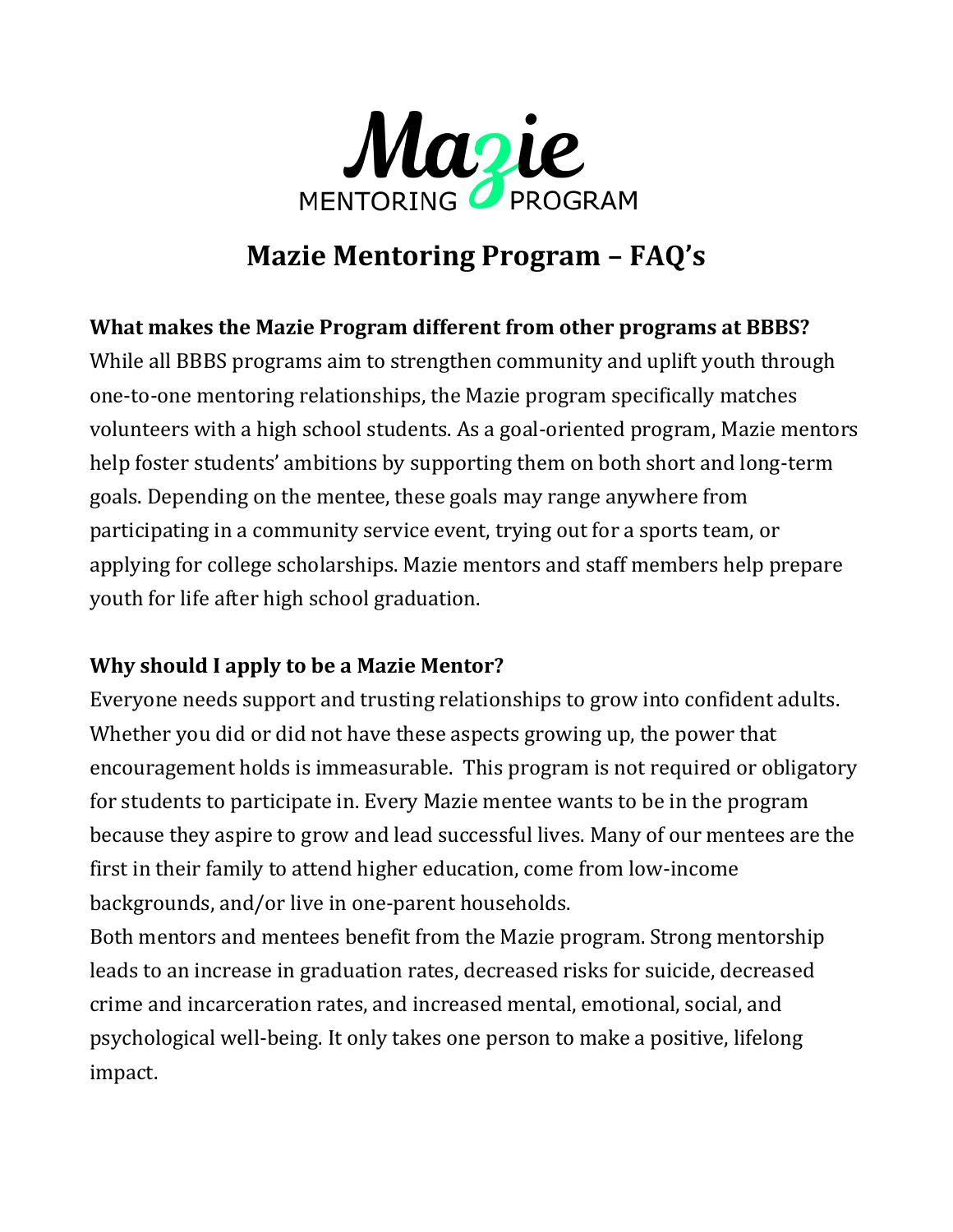### **What makes a good candidate for becoming a Mazie Mentor?**

Mazie mentors **must be at least 21 years of age, be a high school graduate (or equivalent), and have a driver's license**. An ideal mentor is someone who understands the power of investing in youth, believes that stronger communities lead to brighter futures for all, and can provide support for children to grow into authentic and capable individuals. Volunteers who are committed to forming genuine connections and providing empathy have an amazing opportunity to make a substantial impact in a youth's life.

Volunteers do not need to be experts in youth development or education to be excellent mentors. Mazie staff members provide training before and during the match; moreover, mentors have the option to receive additional training and support if needed. Being present, consistent, and showing up as one's genuine self are the most important qualities as a mentor.

#### **What is the time commitment as a Mazie Mentor?**

After completing the application and interview process, mentors are matched with a sophomore student. Since we want to ensure that our youth are receiving adequate, long-term mentorship, volunteers are asked to commit until their mentees graduate, making it a 2.5/3 year commitment. Although volunteers generally meet with their mentee 4 hours a month, mentors and mentees decide when and where they want to meet. With this flexibility, many volunteers balance full-time jobs and family responsibilities while being a Mazie mentor.

#### **What does a typical week as a Mazie Mentor look like?**

For the first year of the match, Mazie staff members contact the mentor every month via phone call, text, or email to check in to see how things are going. Since Mazie participants have monthly commitments rather than weekly commitments, no two match relationships look the same! While some matches are in contact every week, other matches schedule to meet every other week. Mazie matches engage in community service events together, plan out personal and academic